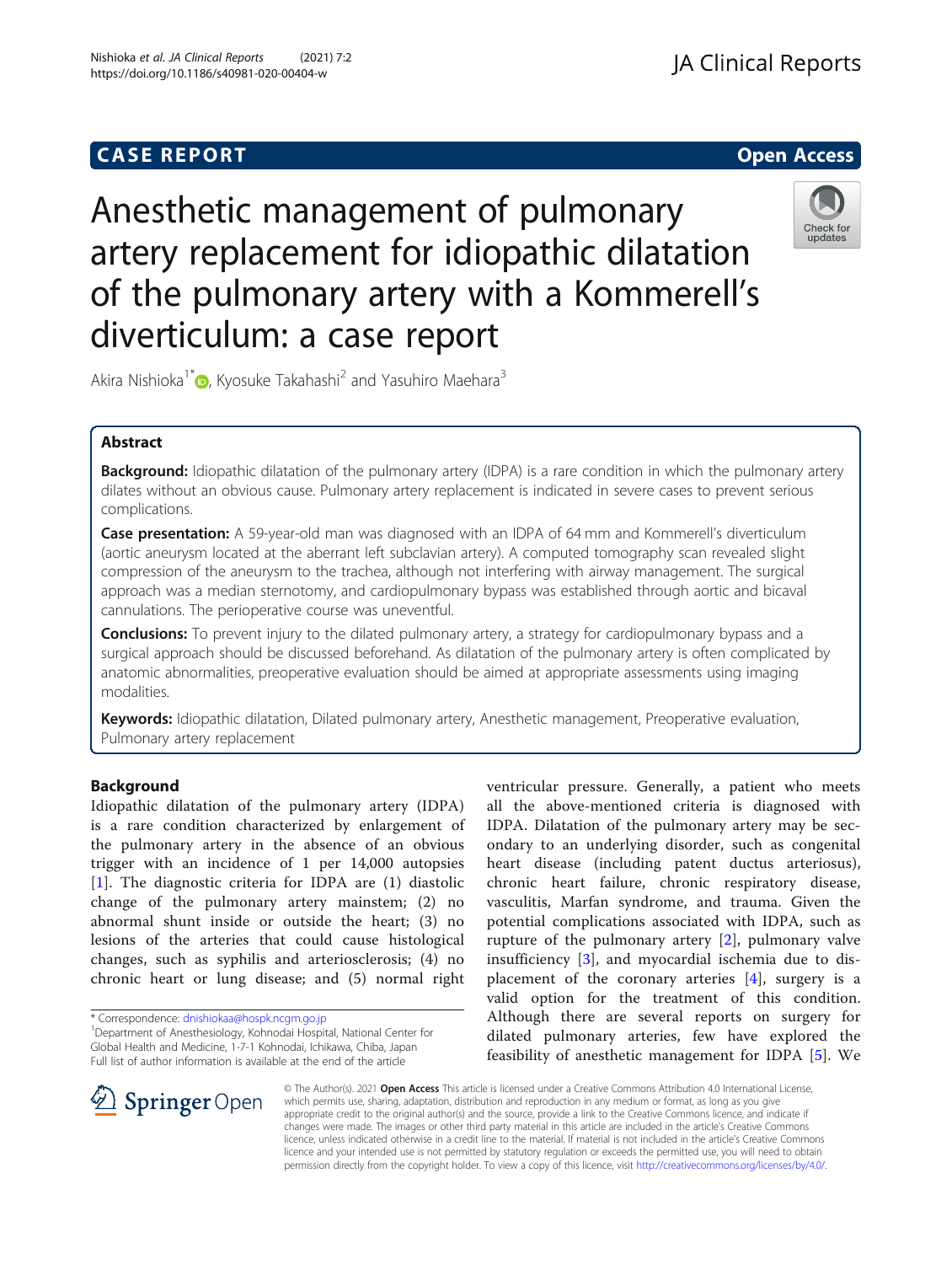present a case of IDPA complicated by an extracardiac abnormality (Kommerell's diverticulum), and discuss the management of IDPA.

## Case presentation

A 59-year-old man (height, 167 cm; weight, 71 kg) underwent a medical check-up that revealed an abnormal radiopacity on a chest radiograph. Consequently, he underwent computed tomography (CT), which led to the diagnosis of IDPA. He visited our institution for surgical treatment. CT showed a dilated pulmonary artery measuring 64 mm (Fig. 1a). It also revealed a right aortic arch, featuring an aberrant left subclavian artery with an aneurysm measuring 3 cm (Kommerell's diverticulum) (Fig. 1b). Transthoracic echocardiography showed normal wall motion and no significant valvular disease. Cardiac catheterization demonstrated normal pulmonary artery pressure and no stenosis in the coronary arteries. Pulmonary artery replacement was planned to prevent rupture of the dilated pulmonary artery aneurysm.

After placement of the radial artery catheter, anesthesia was induced with fentanyl (0.5 mg), propofol (150 mg), and rocuronium (100 mg). The trachea was intubated with an 8.0-mm tracheal tube using a video laryngoscope (McGRATH<sup>TM</sup>, Medtronic, Minneapolis, MN, USA) without difficulty. The mechanical ventilation settings were fraction of inspired oxygen of 60%, frequency of 12 breaths per minute, tidal volume of 6 mL/ kg, and positive end-expiratory pressure (PEEP) of 3 cm H<sub>2</sub>O. The target range for end-tidal  $CO_2$  was set at 30– 35 mmHg. A transesophageal echocardiography (TEE) probe was inserted carefully while confirming that there was no resistance. Anesthesia was maintained with sevoflurane (1%) and remifentanil (0.3 μg/kg/min). A

pulmonary artery catheter (PAC) was inserted into the right internal jugular vein and carefully advanced under TEE monitoring in the mid-esophageal bicaval view and right ventricular inflow-outflow view. Finally, in the ascending aorta short-axis view, it was confirmed that the catheter tip was in the main pulmonary artery and that there was no malposition or flexion. After PAC insertion, the mean pulmonary arterial pressure was 24 mmHg.

The approach of the surgery was a median sternotomy. Cardiopulmonary bypass (CPB) was instituted through aortic and bicaval cannulation. Main pulmonary artery replacement was performed on a beating heart. The dilated part of the main pulmonary artery was resected. The right and left pulmonary arteries were anastomosed to the edges of a 24-mm graft, and the remaining main pulmonary artery was anastomosed to the side of the graft. The patient was easily weaned from CPB with administration of dobutamine (2 μg/kg/min) and milrinone (1 μg/kg/min). The intraoperative mean pulmonary arterial pressure was consistently maintained at around 20 mmHg. The patient was transferred to the intensive care unit (ICU) under mechanical ventilation. The patient was extubated on the day of ICU admission, with a subsequent uneventful course. Mean pulmonary arterial pressure was consistently maintained at 19–24 mmHg during the ICU stay. The patient was discharged on postoperative day 16.

#### **Discussion**

The diagnostic criteria for dilatation of the pulmonary artery due to an unknown etiology established by Greene et al. [\[6](#page-3-0)] and Deshmukh et al. [\[7](#page-3-0)] have been used for the diagnosis of IDPA. In the present case, the patient had pulmonary artery dilatation of 64 mm



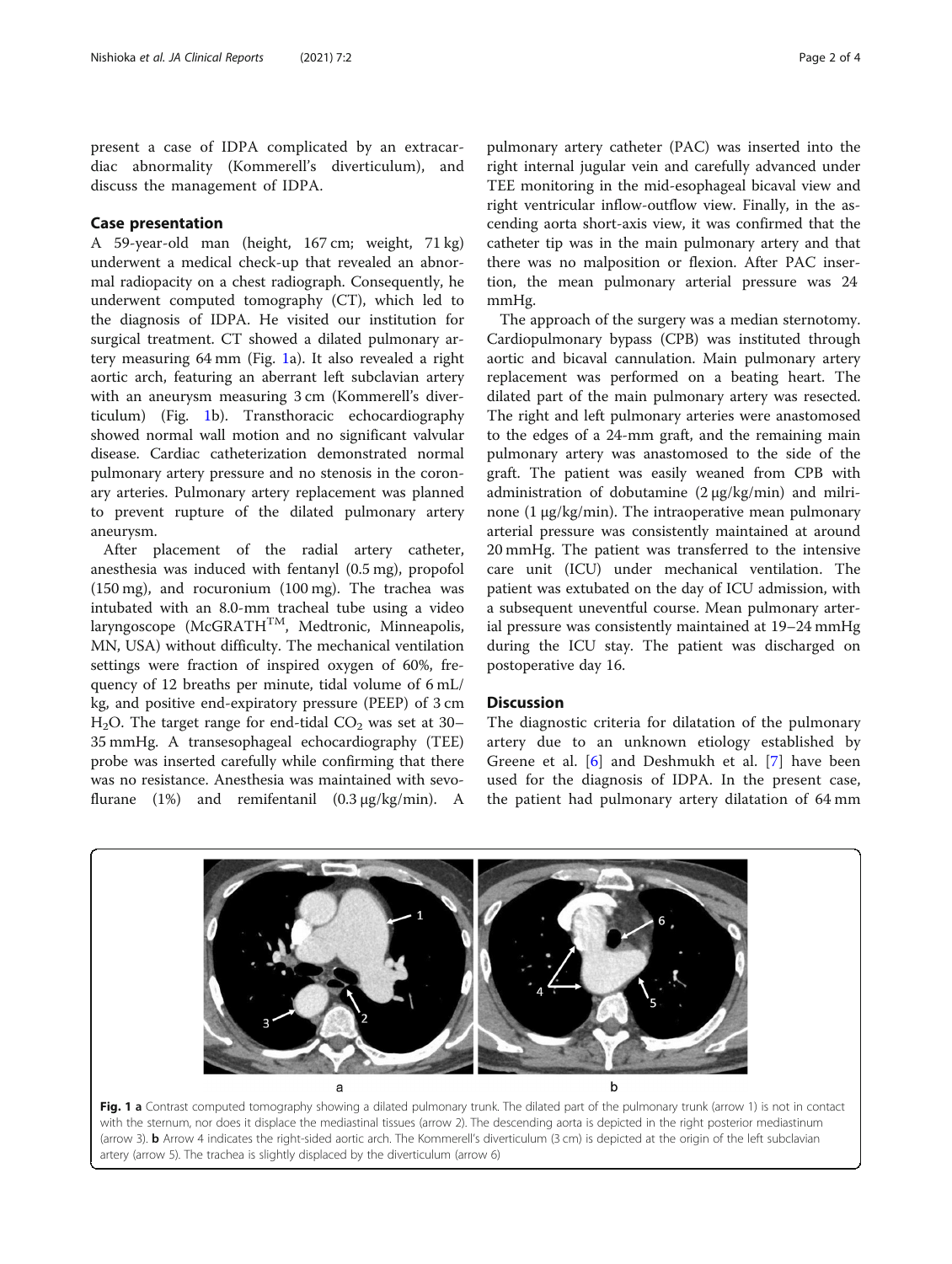in the pulmonary artery stem, but no medical history indicative of a potential cause. Additionally, transthoracic echocardiography did not suggest evident valvular disease or intracardiac shunting in the right ventricle system. Consequently, the patient was diagnosed with IDPA. Typically, IDPA is a condition that does not cause tissue degeneration of the pulmonary arteries. Correspondingly, it does not increase the pressure of the pulmonary arteries and right ventricle. An occurrence of idiopathic pulmonary artery dilatation is very rare, and few reports on the outcomes of the treatment strategies used for this condition exist. Therefore, there is no clear consensus on indications for surgery to treat IDPA.

On the contrary, there are some reports on dilatation of the pulmonary artery in response to particular precipitating factors [[3](#page-3-0)]: complicating pulmonary regurgitation, rapid growth of the dilated artery, which can lead to dissection and rupture of the pulmonary artery [\[2\]](#page-3-0), pulmonary incompetence [[3\]](#page-3-0), and myocardial ischemia [[4](#page-3-0)]. Thus, dilatation of the pulmonary artery beyond a certain extent may be a factor influencing prognosis. Similar complications are thought to occur in patients with IDPA once the pulmonary artery exceeds the capacity of the mediastinum. Thus, surgery should be performed when dilatation reaches 6 cm or more [[8](#page-3-0)].

In the present case, the procedure for anesthesia management in pulmonary artery replacement for IDPA did not differ substantially from other typical anesthesia management strategies in cardiovascular surgery that use CPB. However, there are two presumed diseasespecific critical conditions in anesthetic management: rupture of the dilated pulmonary artery and airway compression.

Surgical injury or rupture of the pulmonary artery is the greatest concern. Particularly, rupture before ensuring CPB can rapidly result in a fatal hemorrhage. Since sternotomy is thought to confer the highest risk of damage to the pulmonary artery, understanding the degree of dilatation of the pulmonary artery and the location and position of the adjacent structures on the basis of preoperative imaging is necessary. For patients whose dilated pulmonary artery is in close proximity to the sternum, CPB via femoral cannulation should be considered to avoid damage caused by sternotomy. Furthermore, intraoperative transient elevation of pulmonary arterial pressure may lead to dissection and rupture of the pulmonary artery [[2\]](#page-3-0). However, for patients with IDPA only, previous reports have indicated that the pulmonary arterial pressure is maintained at a normal or slightly elevated level [[9\]](#page-3-0). Additionally, insertion of the PAC may cause dissection or rupture of

the pulmonary artery. Kearney et al. analyzed 32,000 complications of PAC insertion over a period of 17 years; the incidence of pulmonary artery injury associated with catheterization was 3 per 10,000 cases, with a resulting mortality of 70% [[10\]](#page-3-0).

Considering these facts, it may not be worthwhile to monitor the pulmonary arterial pressure in the perioperative period for a patient with IDPA. However, in the present case, the surgeon requested PAC placement prior to surgery to monitor perioperative pulmonary arterial pressure. Kearney et al. reported the following risk factors for PAC-associated rupture of the pulmonary artery: (1) age of 60 years or more, (2) pulmonary hypertension, (3) inappropriate balloon dilatation, (4) inappropriate catheter position, (5) use of CPB, and (6) poor anticoagulation [[10\]](#page-3-0). In the present case, PAC placement was performed since it was considered to be relatively low-risk, provided the catheter was inserted appropriately. Moreover, we focused on certain important aspects in order to prevent rupture of the pulmonary artery. During mechanical ventilation, low airway pressure and mild hypocapnia were maintained to avoid raising pulmonary vascular resistance. In addition, we took care to avoid excessive transfusion, and initiated continuous infusion of dobutamine and milrinone prior to weaning the patient from extracorporeal circulation. This strategy may have allowed us to maintain the patient's pulmonary arterial pressure within the normal range throughout the perioperative period.

Another complication is compression of the airways by the dilated pulmonary artery. Additionally, 50% of patients with pulmonary artery dilatation suffer from some form of congenital heart disease [\[11\]](#page-3-0). Our patient had a Kommerell's diverticulum, which slightly displaced the trachea. Such displacement by an aneurysm or arterial ring may occur with Kommerell's diverticulum. Regarding induction of anesthesia, administration of a muscle relaxant and intermittent positive-pressure ventilation may change the diameters of the trachea and the bronchus that are damaged by external pressure due to aneurysms [\[12\]](#page-3-0). Since not only Kommerell's diverticulum but also dilated pulmonary arteries may affect airways, it is important to identify potential risk factors that could hinder airway management.

In conclusion, we present a case of IDPA with a Kommerell's diverticulum treated by pulmonary artery replacement. Regarding the anesthetic management for this procedure, it is particularly important to prevent rupture of the dilated pulmonary artery and anticipate potential difficulties in airway management. A strategy for the surgical procedures and CPB management should be carefully designed, and special attention should be paid to anatomic abnormalities.